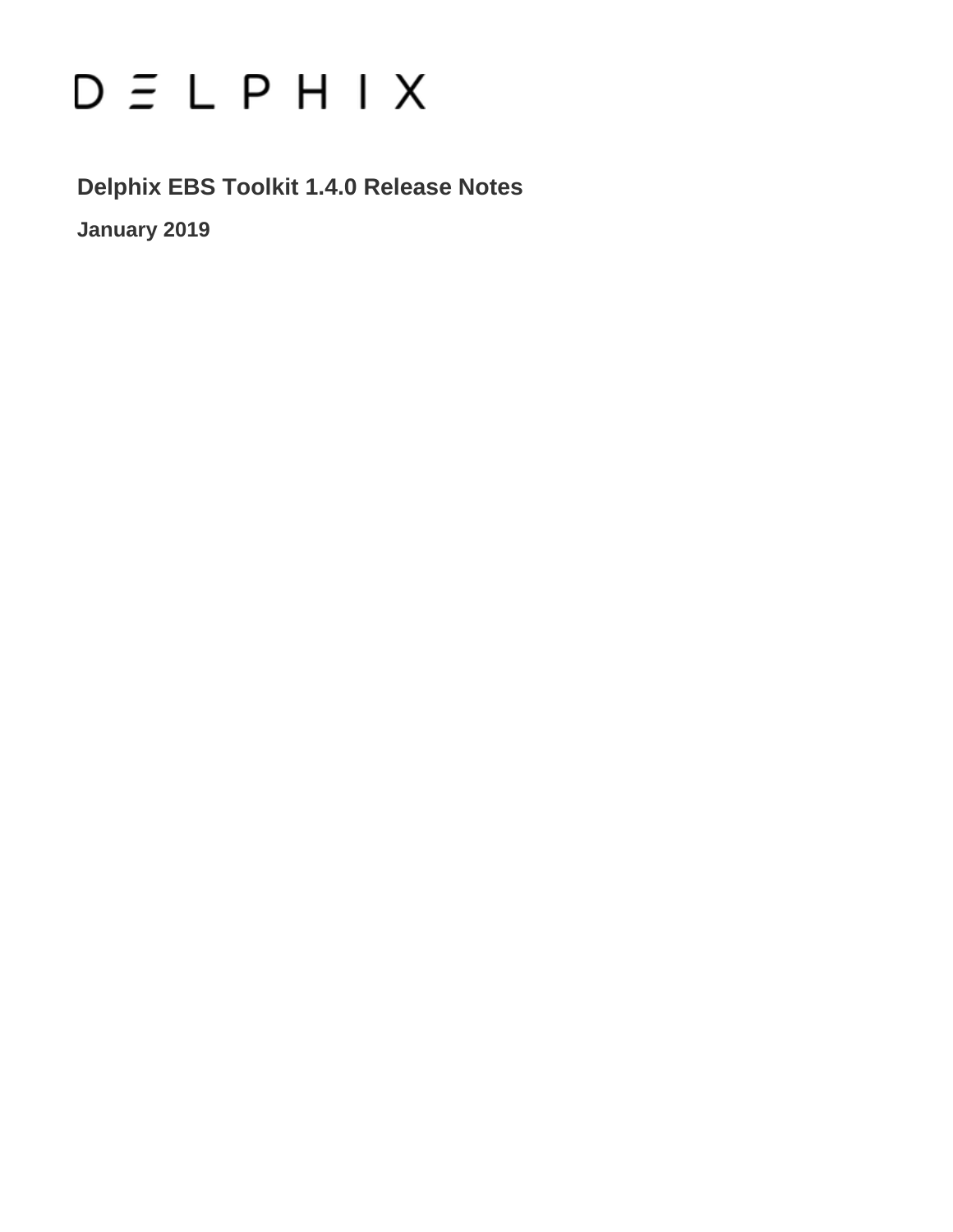Delphix EBS Toolkit 1.4.0 Release Notes You can find the most up-to-date technical documentation at: [docs.delphix.com](http://docs.delphix.com) The Delphix Web site also provides the latest product updates. If you have comments about this documentation, submit your feedback to: infodev@delphix.com

#### © 2019 Delphix Corp. All rights reserved.

Delphix and the Delphix logo and design are registered trademarks or trademarks of Delphix Corp. in the United States and/or other jurisdictions. All other marks and names mentioned herein may be trademarks of their respective companies.

Delphix Corp. 1400 Seaport Blvd, Suite 200 Redwood City, CA 94063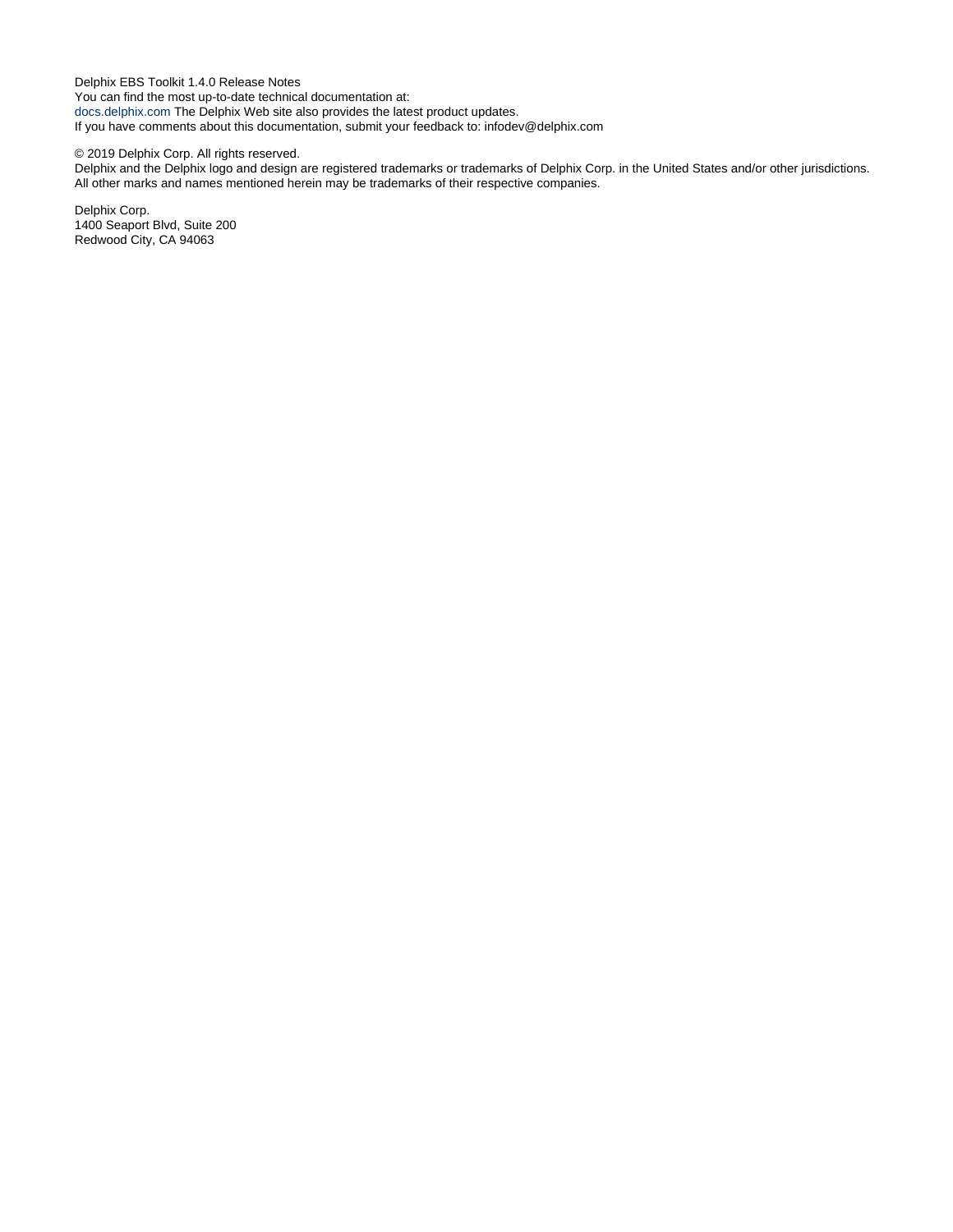## EBS Toolkit 1.4.0 Release Notes

## New Features

EBS toolkit version 1.4.0contains the following new features for EBS 12.2 release:

With the Delphix 5.3.2.0 release, EBS 12.2 customers will be able to manage password for "Weblogic" admin account while provisioning EBS appsTier vFile.

## Toolkit Installation

Toolkits to support EBS virtualization are not automatically included in the Virtualization Engine deployment and are installed by Delphix Professional Services or Technical Support. A Support case can be opened requesting installation by following this [link](http://support-tickets.delphix.com/).

## Migration and Compatibility

#### **Supported Versions**

Oracle SI dbTechStack and Database

#### **EBS 12.2**

- Oracle11gR2 v11.2.0.4
- Oracle12cR1 v12.1.0.2

Oracle does not yet support the multi-tenant option for E-Business Suites, so Delphix cannot support this either.

#### **Oracle EBS appsTier**

- Single-node appsTier
- Multi-node appsTier with shared APPL\_TOP

The Delphix Engine does not provide support for provisioning a multi-node appsTier where the APPL\_TOP is not shared between nodes.

#### **Supported Operating Systems**

- Linux SLES 9, 10, 11; RHEL 5, 6, 7, OL 5, 6
- $\bullet$  Solaris SPARC 9, 10, 11
- Advanced Interactive eXecutive (AIX) See the matrix at the bottom of [Oracle E-Business Suite Support Matrix.](https://docs.delphix.com/display/DOCS532/Oracle+Matrix)

#### **Toolkit Upgrade Path**

#### **Path A - New toolkit installation for EBS customers:**

- Upload 1.4.0 toolkit for EBS 12.2 customers
- Upload 2.0.0 toolkit for EBS 12.1 customers.

#### **Path B - Existing EBS customers with different toolkit version:**